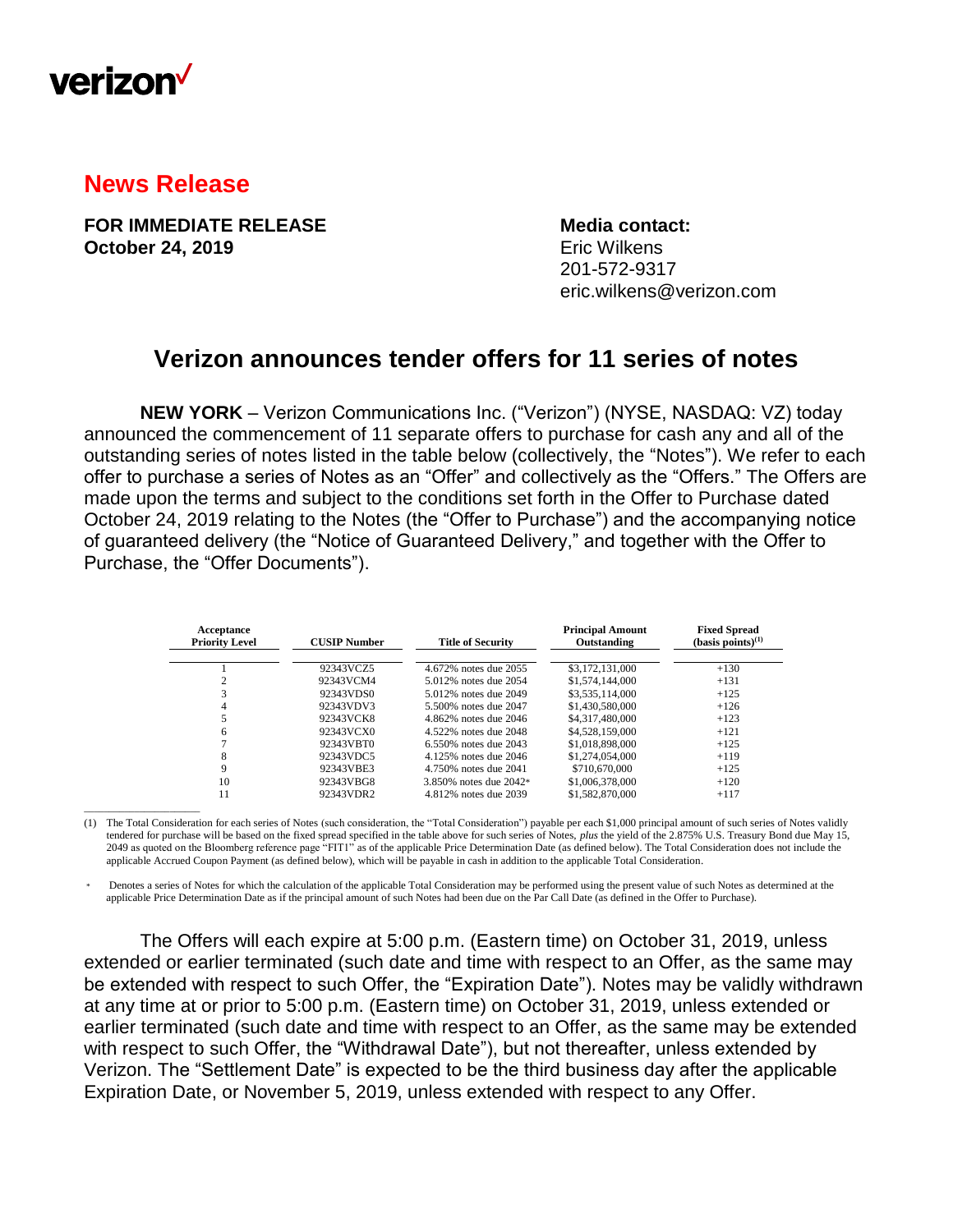Upon the terms and subject to the conditions set forth in the Offer Documents, holders who (i) validly tender Notes at or prior to the applicable Expiration Date or (ii) validly tender their Notes at or prior to the applicable guaranteed delivery date pursuant to the guaranteed delivery procedures, and whose Notes are accepted for purchase by us, will receive the applicable Total Consideration for each \$1,000 principal amount of such Notes in cash on the applicable Settlement Date. Promptly after 11:00 a.m. (Eastern time) on October 31, 2019, unless extended with respect to any Offer (such date and time with respect to an Offer, as the same may be extended with respect to such Offer, the "Price Determination Date"), Verizon will issue a press release specifying, among other things, the Total Consideration for each series of Notes validly tendered and accepted.

In addition to the applicable Total Consideration, holders whose Notes are accepted for purchase will receive a cash payment equal to the accrued and unpaid interest on such Notes from and including the immediately preceding interest payment date for such Notes to, but excluding, the applicable Settlement Date (the "Accrued Coupon Payment"). Interest will cease to accrue on the applicable Settlement Date for all Notes accepted in the Offers, including those tendered through the guaranteed delivery procedures.

The Offers are subject to the terms and conditions described in the Offer Documents, including, among other things, the Maximum Total Consideration Condition (as described below). Verizon reserves the right, subject to applicable law, to waive any and all conditions to any Offer, including the Maximum Total Consideration Condition.

Verizon's obligation to complete an Offer with respect to a particular series of Notes is conditioned on the aggregate Total Consideration for the Offers, excluding the Accrued Coupon Payment, not exceeding \$4,600,000,000 (the "Cash Cap"), unless waived by Verizon as provided in the Offer to Purchase. If at the Expiration Date for a particular Offer, the aggregate Total Consideration payable for such series of validly tendered Notes (together with the aggregate Total Consideration payable after accepting for tender and paying for all validly tendered Notes of each series with a higher Acceptance Priority Level (as set forth in the table above) is greater than the Cash Cap, then Verizon will not be obligated to accept for purchase such series of Notes and may terminate the Offer with respect to such series of Notes and each series of Notes with a lower Acceptance Priority Level (as set forth in the table above) (the "Maximum Total Consideration Condition"). All validly tendered Notes of a series having a higher Acceptance Priority Level will be accepted before all validly tendered Notes of a series having a lower Acceptance Priority Level are accepted.

Verizon has retained Citigroup Global Markets Inc., Credit Suisse Securities (USA) LLC, J.P. Morgan Securities LLC and Morgan Stanley & Co. LLC to act as lead dealer managers for the Offers and BofA Securities, Inc., Loop Capital Markets LLC, Wells Fargo Securities, LLC, Academy Securities Inc., R. Seelaus & Co., LLC and The Williams Capital Group, L.P. to act as co-dealer managers for the Offers. Questions regarding terms and conditions of the Offers should be directed to Citigroup at (800) 558-3745 (toll-free) or (212) 723-6106 (collect), Credit Suisse at (800) 820-1653 (toll-free) or (212) 325-2476 (collect), J.P. Morgan at (866) 834-4666 (toll-free) or (212) 834-4811 (collect) or Morgan Stanley at (800) 624-1808 (toll-free) or (212) 761-1057 (collect).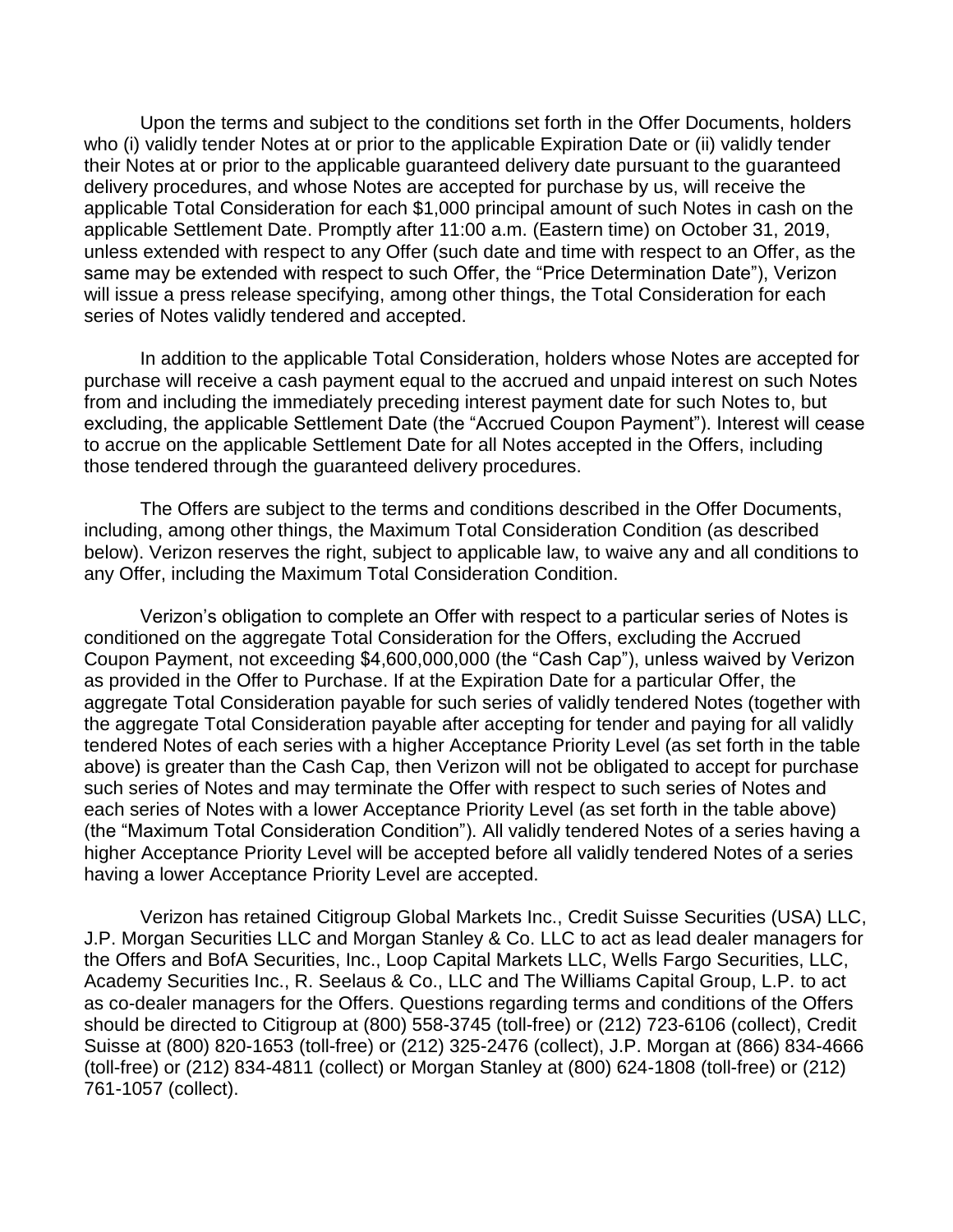Global Bondholder Services Corporation will act as the Tender Agent and the Information Agent for the Offers. Questions or requests for assistance related to the Offers or for additional copies of the Offer Documents may be directed to Global Bondholder Services Corporation at (866) 470-4300 (toll free) or (212) 430-3774 (collect). You may also contact your broker, dealer, commercial bank, trust company or other nominee for assistance concerning the Offers. The Offer Documents can be accessed at the following link [http://www.gbsc-usa.com/Verizon/.](http://www.gbsc-usa.com/Verizon/)

If Verizon terminates any Offer with respect to one or more series of Notes, it will give prompt notice to the Tender Agent or Information Agent, as applicable, and all Notes tendered pursuant to such terminated Offer will be returned promptly to the tendering holders thereof. With effect from such termination, any Notes blocked in DTC (as defined below) will be released.

*Holders are advised to check with any bank, securities broker or other intermediary through which they hold Notes as to when such intermediary would need to receive instructions from a beneficial owner in order for that holder to be able to participate in, or withdraw their instruction to participate in the Offers before the deadlines specified herein and in the Offer to Purchase. The deadlines set by any such intermediary and The Depository Trust Company ("DTC") for the submission and withdrawal of tender instructions will also be earlier than the relevant deadlines specified herein and in the Offer to Purchase.*

Today, Verizon also commenced separate tender offers for 20 other series of its, and its various subsidiaries', outstanding notes that are not subject to the Offers described in this press release (the "20 Business Day Tender Offers"). The 20 Business Day Tender Offers are separate and distinct from the Offers made in the Offer to Purchase, and neither the Offers nor the 20 Business Day Tender Offers are conditioned upon the consummation of the other.

## ####

This announcement is for informational purposes only. This announcement is not an offer to purchase or a solicitation of an offer to purchase any Notes. The Offers are being made solely pursuant to the Offer to Purchase. The Offers are not being made to holders of Notes in any jurisdiction in which the making or acceptance thereof would not be in compliance with the securities, blue sky or other laws of such jurisdiction. In any jurisdiction in which the securities laws or blue sky laws require the Offers to be made by a licensed broker or dealer, the Offers will be deemed to be made on behalf of Verizon by the dealer managers or one or more registered brokers or dealers that are licensed under the laws of such jurisdiction.

*This communication has not been approved by an authorized person for the purposes of Section 21 of the Financial Services and Markets Act 2000, as amended (the "FSMA"). Accordingly, this communication is not being distributed to, and must not be passed on to, persons within the United Kingdom save in circumstances where section 21(1) of the FSMA does not apply.* 

*In particular, this communication is only addressed to and directed at: (A) in any Member State of the European Economic Area, qualified investors in that Member State as*